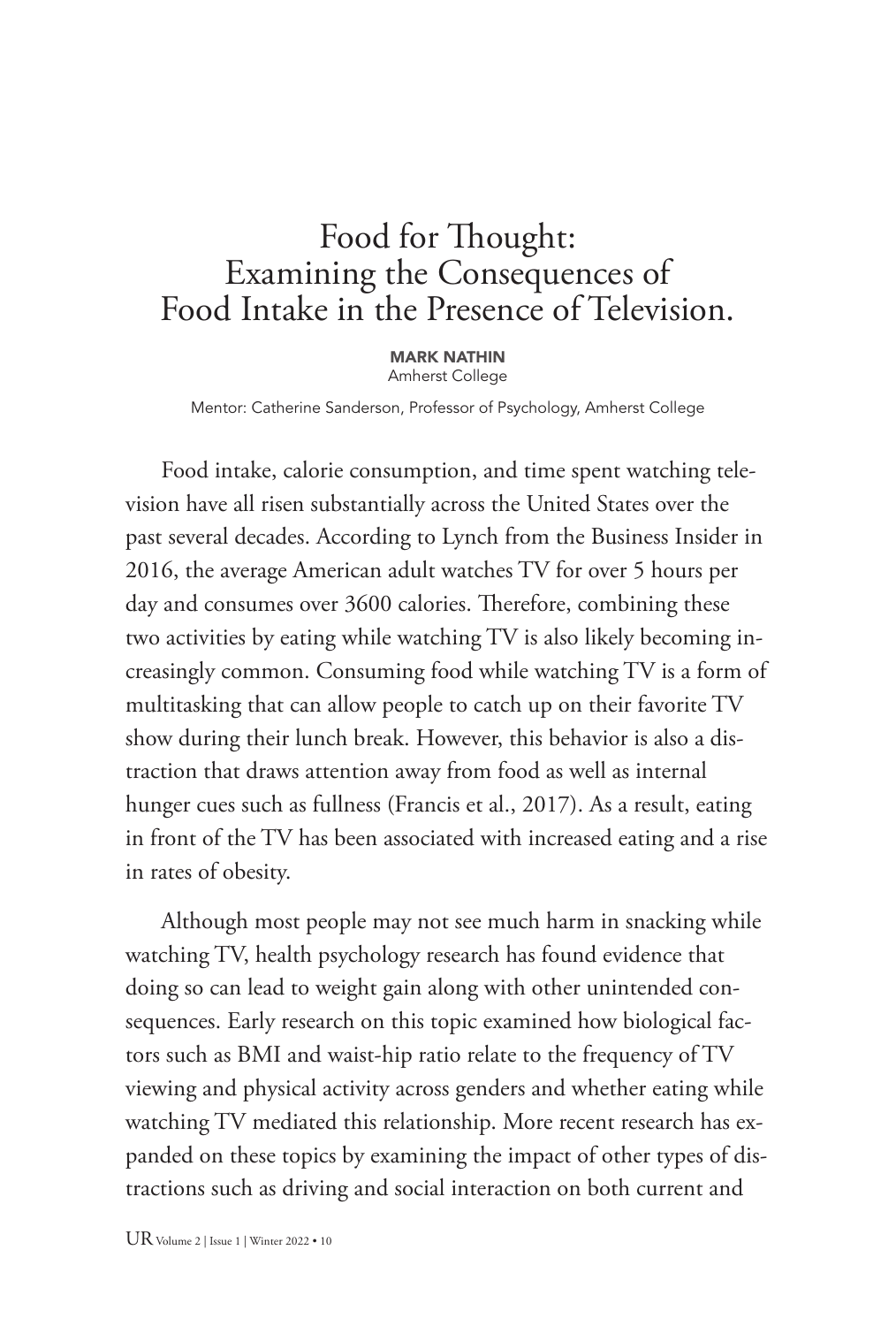future food intake. Furthermore, several studies have attempted to narrow in on the specific forms of TV content that increase food intake the most. For example, how does a highly engaging TV program impact food consumption compared to a relatively boring program? Alternatively, how does watching a cooking show or viewing various kinds of food advertisements while snacking affect food intake? Finally, research has analyzed how the dietary habits of an individual can predict the quantity of a particular food they will consume while watching TV. This review will address all of these different areas of research and their implications. Critiques of research designs and suggestions for future research will also be discussed.

### **Methodology**

The literature search was conducted by accessing original research articles primarily through the PsycINFO and PubMed databases. Google Scholar was also used as a search engine for locating potential articles. Key words and phrases such as "television", "food consumption", "distraction", and "obesity" were used in various combinations with each other to locate research articles. Articles were screened by examining the abstract to assess their alignment with the topic at hand and then reviewing the full text for articles not screened out. Furthermore, more recently published and widely cited research in high impact journals was prioritized over older research articles in lower impact journals for inclusion in this literature review. The goal of the literature review is to provide the reader with an overview of how different types of factors can impact the consequences of eating while watching TV. Therefore, eligible articles were eventually grouped together by their main findings to form the sections of the literature review.

#### **Biological Variables, Gender, and TV Viewing**

Before examining the consequences of eating while watching TV on obesity, it is important to be aware of the general effects of watch-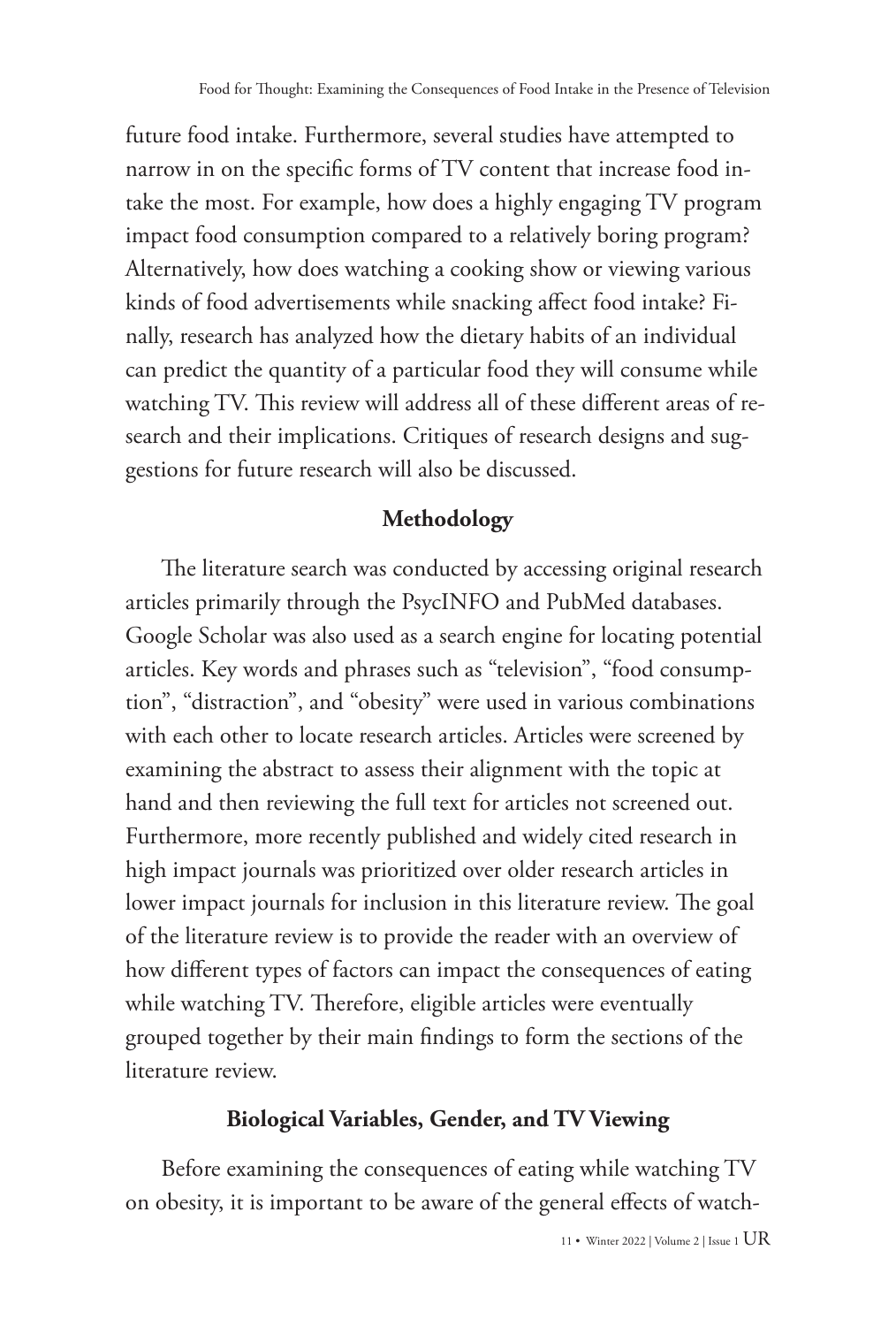ing TV without any food involved. To address this, Parsons et al. (2008) assessed the link between television viewing and obesity through a longitudinal study using people born in England, Scotland, and Wales in 1958. Participants reported how frequently they watched television at ages 11, 16, and 23 using categories such as 'often', 'sometimes', or 'never or hardly ever.' At age 45 participants were asked to estimate how many hours of television they watched per day over the last year. BMI was also calculated at each age using heights and weights and waist-hip ratio was taken at age 45. The study found that females who watched television more frequently at 11, 16, and 23 years old had faster BMI gains between 23 and 45 years old. This finding was less consistent for males. However, both males and females who watched TV at least 5 times per week at age 23 had a waist-hip ratio that was about 0.01 higher at age 45. Overall, the authors conclude that frequency of television viewing early in life is associated with larger gains in BMI and waist-hip ratio by age 45 and therefore TV viewing does contribute to obesity.

Due to gender differences observed in the association between TV viewing and health outcomes such as BMI, glucose metabolism, and risk of type 2 diabetes, researchers have analyzed gender differences in sedentary behaviors. Sugiyama et al. (2008) administered a questionnaire to men and women between the ages of 20 and 65. The questionnaires asked participants about the frequency and duration in which they watch television and engage in other sedentary behaviors such as reading, playing video games, talking on the phone, and driving in a car. Participants were also asked to report the amount and intensity of physical activity they undertook during their leisure-time. The study found that, for women, there was a positive association between time spent watching TV and other sedentary behaviors but a negative association with leisure-time physical activity. In contrast, no associations were found in men. These findings suggest that TV viewing is a better marker of a sedentary lifestyle in women than in men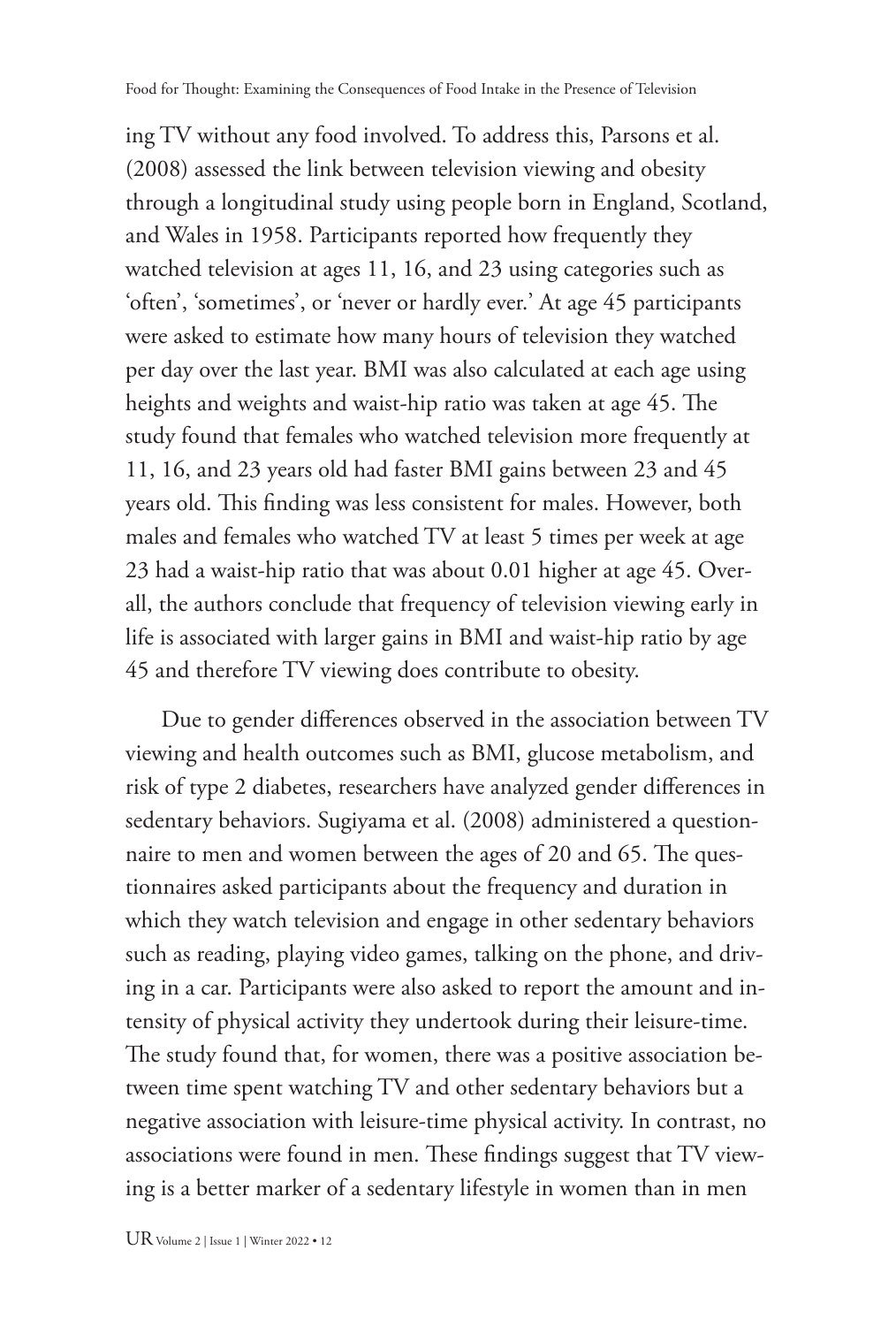which helps explain the higher BMI gains for women in Parsons et al. (2008). The authors suggest that women likely dedicate more time to doing house chores outside of their work hours while men often get more physical activity outside of work which could contribute to these effects.

Although television viewing has an impact on BMI across genders, food consumption while watching TV might also play an important mediating role. Cleland et al. (2008) propose two potential hypotheses for what drives the association between TV viewing and obesity: increased food intake while watching TV or reduced leisuretime physical activity. To answer this question, the authors conducted a cross-sectional study on adults between the ages of 26 and 36. Participants were instructed to report the total amount of time they watched TV during the past week as well as how often they consumed a meal, snack, or drink during this time. Waist circumference for each participant was also measured. The study found that women who watched TV for more than 3 hours a day had significantly higher rates of severe abdominal obesity compared to women who watched TV for less than an hour per day. This was also true for men except that men who watched lots of TV had higher rates of moderate (but not severe) abdominal obesity. Despite how food and drink consumption while watching TV was associated with larger waist circumference, it only partially explained the relationship between abdominal obesity and TV viewing. However, the relationship between leisuretime physical activity and TV viewing was weak so there is no support for this hypothesis. The authors conclude that the association between TV viewing and abdominal obesity is partially mediated by food and beverage intake but that other behaviors likely also contribute to this association.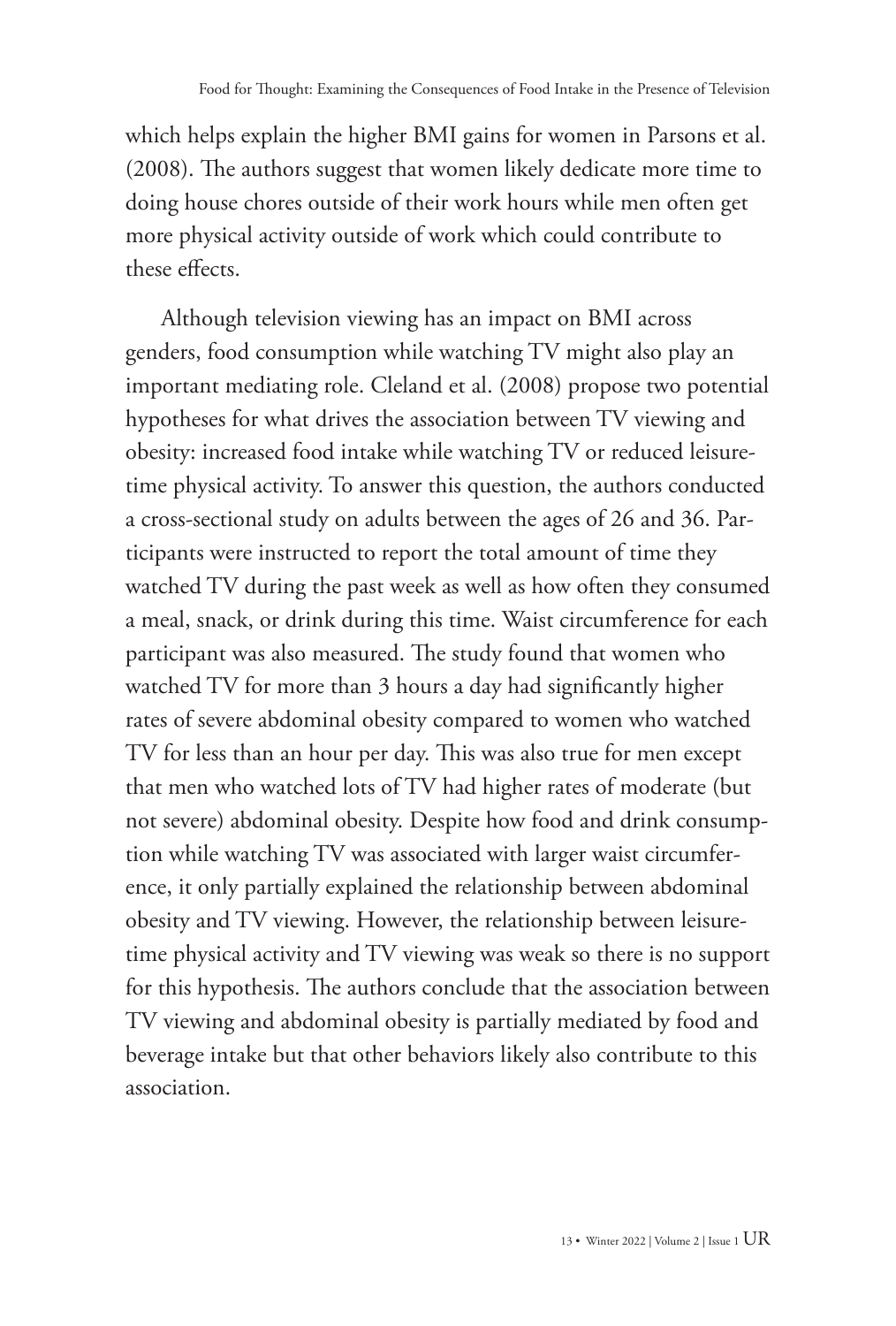#### **The Impact of Distractions on Current and Future Food Intake**

Although everybody is aware that watching TV can be a distraction, fewer people realize that eating while watching TV affects both their current and subsequent food intake. Higgs and Woodward (2009) investigated this phenomenon using female college students. All participants were asked to consume the same 400 calorie lunch in a laboratory while either watching TV (experimental condition) or without watching TV (control condition). A few hours later, all participants were brought back for an afternoon snack of cookies and asked to rate how vividly they were able to remember the lunch they had consumed. The study found that participants who had eaten their lunch while watching TV ate significantly more cookies as a snack than participants in the control condition. Additionally, these participants in the experimental condition could less vividly recall what they ate for lunch which suggests that snack intake might be associated with reduced recollection of the lunch meal. More broadly, the authors propose that people use their memory of a previous meal to determine what they should eat in the future. Therefore, watching TV increases both current meal consumption and later food intake by impeding memory of what was consumed previously.

Although watching TV can easily distract individuals from other tasks, it is only one of the countless distractions that people are faced with on a near daily basis. Ogden et al. (2012) examined how different forms of distraction affect eating behavior. Female participants between 18 and 40 years of age were randomly assigned to one of four conditions which included television viewing, simulated driving, social interaction, or being alone (the non-distracting control condition). In all conditions, the experimenter gave participants a bowl of snack food and the study lasted for seven minutes. Each participant's food intake was recorded, and they were given questionnaires both before and after eating that assessed their desire to eat. The study found that those in the TV viewing condition consumed more food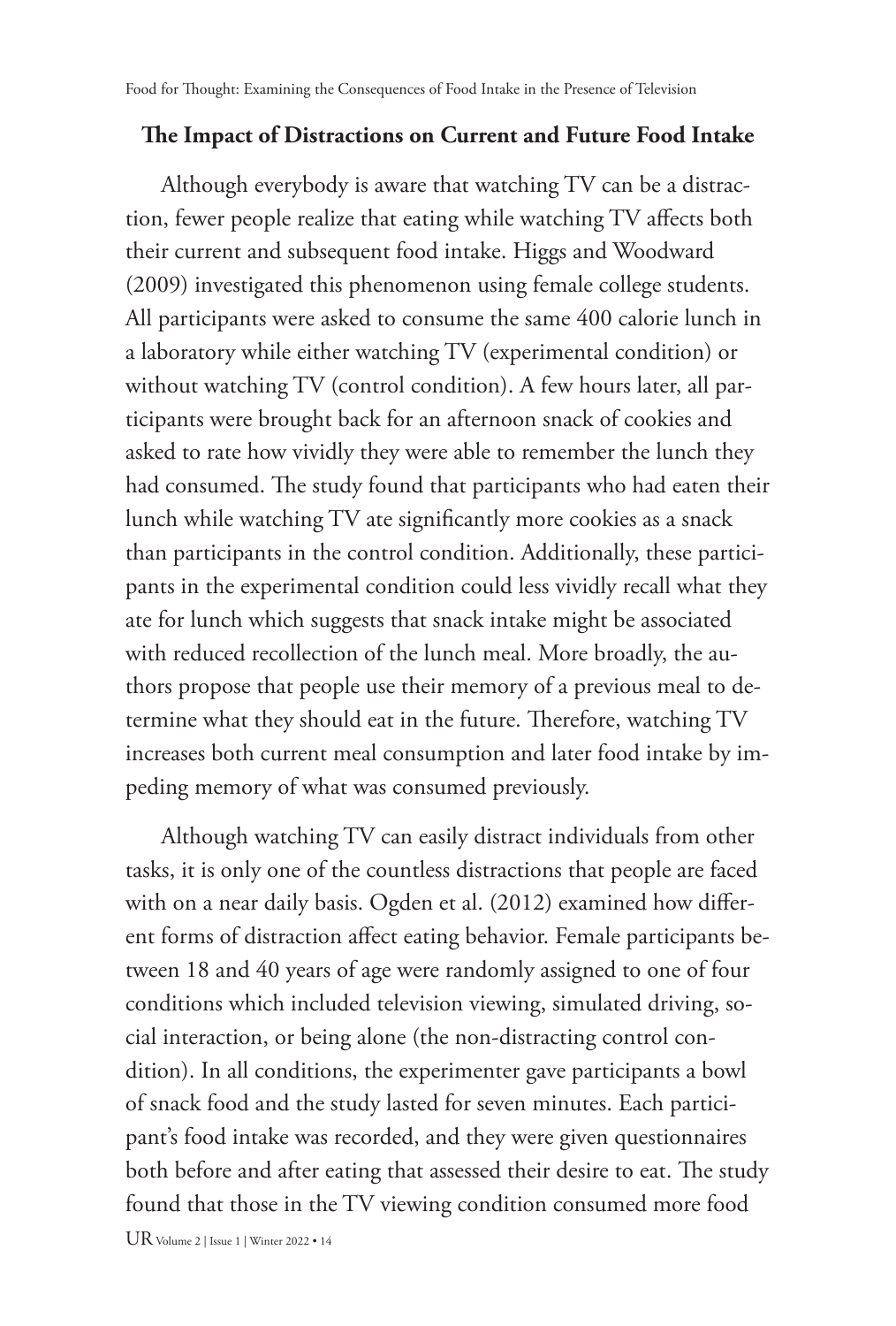than those in the other distraction conditions despite no increase in the desire to eat. To interpret these results the authors propose a model of mindless eating. They argue that, when distracted by external factors, individuals become distracted from internal cues such as hunger and satiety which leads them to eat mindlessly. However, individuals also need some level of cognitive capacity in order to eat. Therefore, the author's reason that those who watched TV ate the most because those individuals were distracted from their internal hunger cues but still retained the ability to eat meaning they ate mindlessly. Participants in the driving condition were distracted from their internal hunger cues but the driving task interfered with their ability to eat so they only ate a little bit of food. Those in the social interaction condition were distracted from eating in order to interact and may have felt social uneasiness which led them to consume less food. Finally, participants in the control condition were not distracted from their internal hunger cues and therefore consumed the snacks mindfully in moderation. In conclusion, only certain types of distractions that do not disrupt one's cognitive capacity appear to increase food consumption.

#### **The Role of Television Content**

Although TV encourages food intake in general, research reveals that different types of TV content have differential effects on eating. For example, Chapman et al. (2014) investigated the relationship between TV content and food intake. Healthy female participants took part in each of three conditions spaced one week apart. These included an engaging TV condition in which participants viewed an episode of a comedy show, a boring TV condition in which participants watched an art lecture, and a control 'text' condition where participants read non-engaging reading material. During each condition, participants had access to a high calorie snack (M&Ms) and a lowcalorie snack (grapes). The study found that boring TV significantly increased consumption of both types of snack foods relative to engag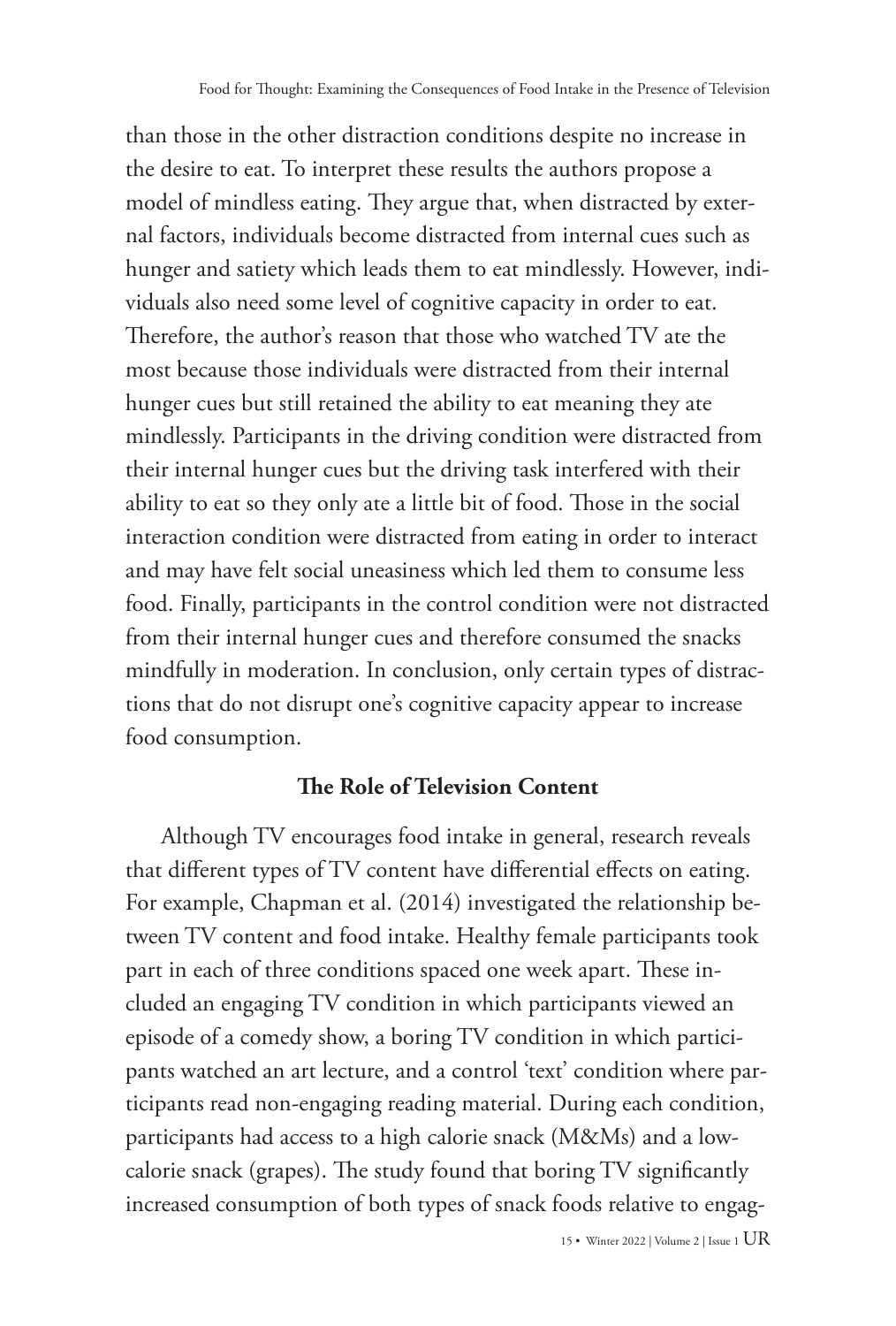ing TV. Furthermore, engaging TV significantly reduced food intake compared to the text condition. Differences in consumption were primarily driven by the grapes which the authors attributed to the women in the sample having restrained eating habits. Finally, a participant questionnaire found a significant positive correlation between boredom and food intake. Therefore, the authors concluded that the emotional state caused by the television content modulates eating behavior with boring programs eliciting greater food intake.

Other studies have attempted to assess the impact of engaging and boring TV content on food consumption by manipulating engagement in other ways. Whereas Chapman et al. (2014) manipulated both the content of the TV programs and the task by having participants in the control condition read text, Mathur and Stevenson (2015) produced variations in engagement by manipulating content familiarity. This ensures that any observed differences in food intake are truly caused by differences in engagement as opposed to merely the type of task or TV program. To do so, they had female college students take part in each of two conditions. In the "different" condition, the participant watched two different episodes of the comedy *Friends*. In the "same" condition, the participant viewed a different episode of *Friends* twice in a row. In both conditions the participants were offered a variety of snack foods that they could only eat during the second episode. As expected, the study found that participants consumed significantly less snack food when watching a novel episode of *Friends* compared to when watching a familiar episode. The authors provide several interpretations of these findings. One explanation is that forcing participants to watch the same episode twice may have been irritating and negatively impacted their mood which could have driven up their food intake. Alternatively, the familiar episode was likely less distracting which could allow participants to spend more time eating as opposed to watching the screen. A highly engaging novel episode could also lead people to eat slower or to forget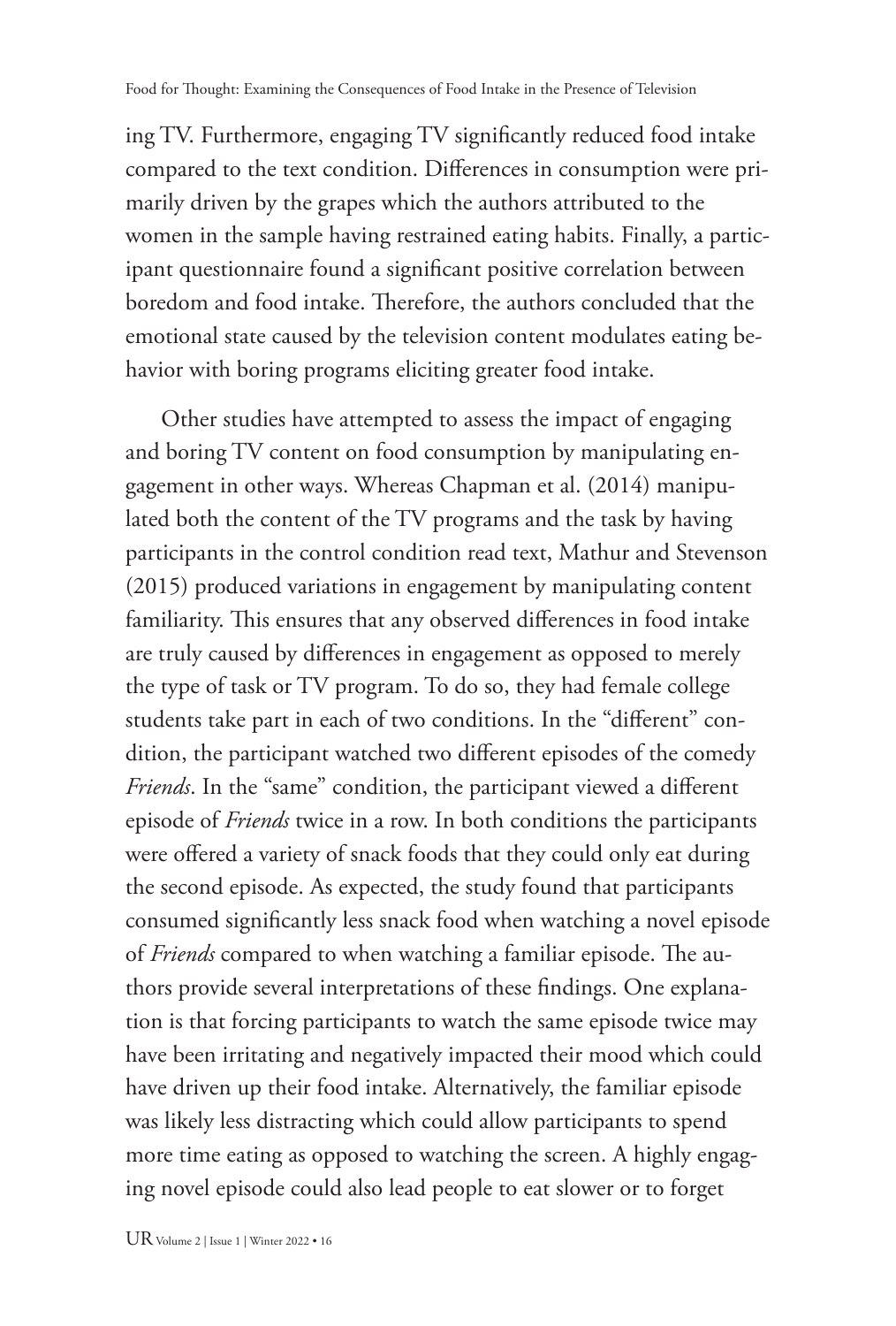about eating altogether. Overall, this study design allows for a better understanding of the factors that underlie the association between TV content and food intake.

Not only do boring and engaging TV content impact food consumption but specifically watching food related TV shows has its effects on food intake. Bodenlos and Wormuth (2012) assessed this by randomly assigning predominantly women participants to watch a 10-minute clip of either a cooking program on the Food Network (experimental condition) or the nature documentary *Planet Earth* (control condition). After viewing the clip, all participants were asked to do a taste testing experiment and were presented with snack bowls of cheese curls, chocolate covered candies, and carrots. The participants were left alone for 10-minutes and instructed to eat as much of each food as desired. The study found that once controlling for hunger and food preference, participants who viewed the cooking program ate significantly more chocolate covered candies than those who watched the nature program. However, there were no significant consumption differences of cheese curls and carrots or caloric intake overall. The authors suggest that priming may explain these findings. Specifically, a fruit tart dessert was the last food displayed in the Food Network clip and this may have activated a 'sweet food' mental representation that led participants to eat more sweet foods (such as chocolate covered candies) in the taste test that followed. In conclusion, watching food related TV programs likely impacts eating behavior in unique ways but more research is necessary to determine how and to what extent.

In addition to food related TV programs, advertising food on TV also impacts eating behavior through priming. To reach this conclusion, Harris and colleagues (2010) conducted a study with University students. All participants viewed a 16-minute comedy TV program (*Friends*) along with seven non-food commercials and four additional commercials that varied depending on condition. In one version the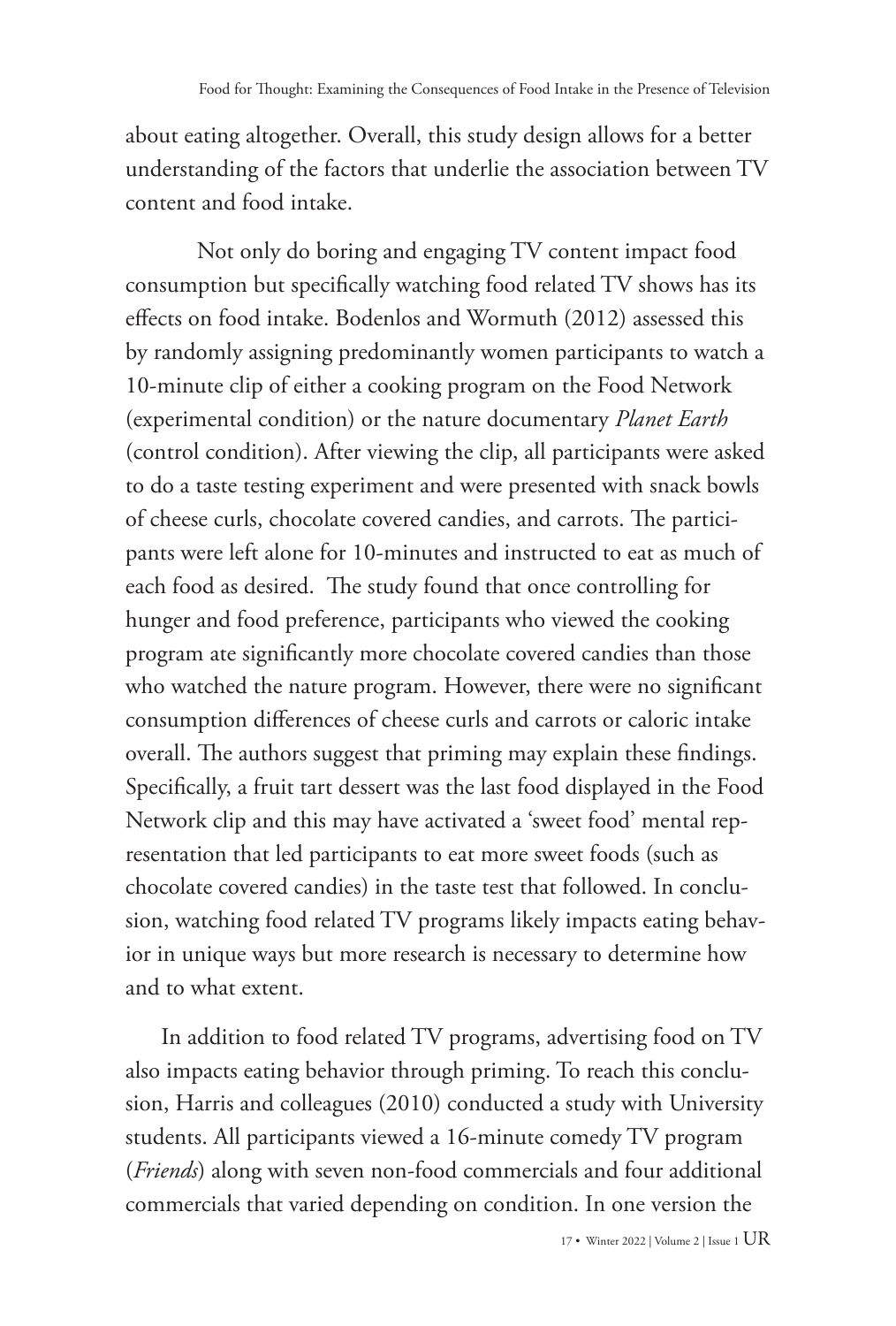four commercials had a snacking message focused on excitement and fun (such as fast-food products), in another they had a nutrition message (granola bars and oatmeal), and the last version had non-food commercials (control condition). Participants were then told that they would be testing and rating consumer products and were presented with five snack foods including very healthy, moderately healthy, calorie-dense, and nutrient-poor items and to eat as much as desired. The study found that participants who saw commercials with a snacking message consumed more of every food and those that saw the nutrition commercials consumed the least. Furthermore, the nutrition advertising had no impact on the type of food consumed. The authors believe that the advertising primed participants' automatic eating behaviors. Specifically, the snacking message encouraged unconscious consumption of all the snack options and the nutrition message discouraged consumption. This study demonstrates the impressive influence that advertising can have on eating behavior.

# **How Differences in Foods Consumed Influence Food Intake with TV**

All of the research in the previous section manipulated the content that participants watched on TV and assessed the subsequent effects on food intake. However, research has also begun to evaluate the impact of different food options and individual differences in dietary habits on eating while watching TV. Braude and Stevenson (2014) examined how TV impacts sensory specific satiety (SSS) which refers to the gradual reduction in satisfaction that arises after eating a food. They did so by randomly assigning female participants to either a group receiving a single snack food or a group receiving four different types of snack food (the variety food group). All participants attended two sessions one week apart where in one session they ate while watching a comedy show *(Friends)* and in another they ate without watching any TV. They also filled out questionnaires to report their liking of the snack foods and TV show. The study found

UR Volume 2 | Issue 1 | Winter 2022 • 18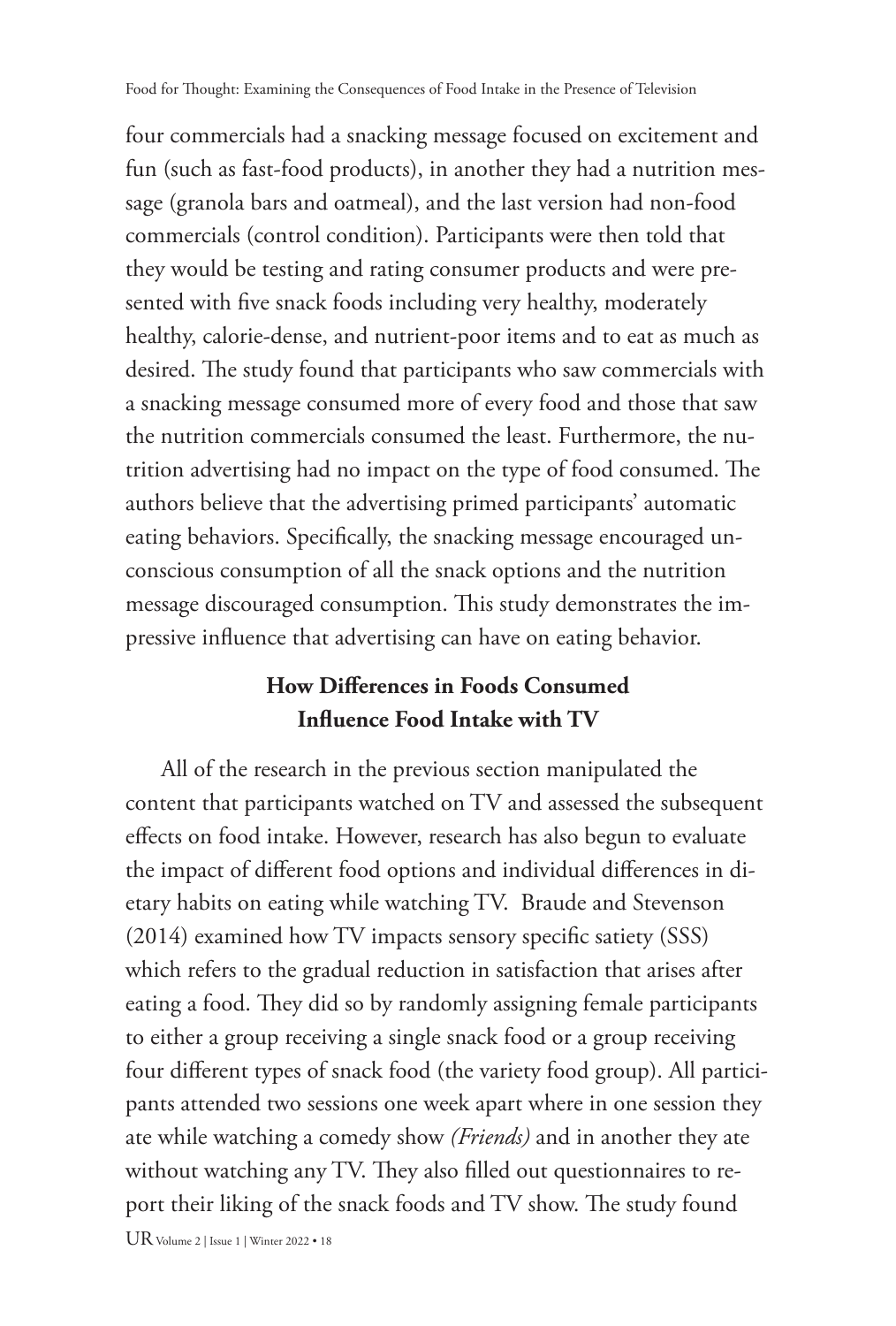that participants in the single snack food group who watched TV had consistent ratings for how much they liked the snack foods both before and after the session and this was associated with higher food intake. Consistent liking ratings suggest that SSS did not develop for this group. For the other 3 groups (variety snack group with and without TV and the single snack group without TV) liking ratings declined which indicates that SSS did develop as expected. Additionally, the authors found that eating while watching TV required participants to eat more in order to reach the same amount of fullness. In conclusion, TV reduces attention to cues and internal states that regulate food intake but having more food options can lessen this effect.

How much an individual consumes a particular food can be predicted more broadly by that individual's history of consuming that type of food. Francis et al. (2017) examined this factor by sampling male and female college students and randomly assigning them to eat snacks of their choosing either with or without watching the TV comedy show *Friends*. There were six options for snacks which consisted of a mix of both processed and unprocessed foods. An hour after the snack phase, participants were presented with a lunch meal and completed more questionnaires about their eating and TV viewing habits. Finally, they were asked to recall the type and quantity of the foods they had consumed during the snack phase as well as how much they enjoyed them. The study found that men who had snacks with TV ate more food at lunch than men who snacked without TV. However, this effect was not found in women which contradicts the finding in Higgs and Woodward (2009). This contradiction can be explained by the type of TV content in that one gender may have been more engaged in the show than the other which led to differences in food consumption (see Mathur & Stevenson, 2015). Additionally, individuals that reported regularly consuming processed foods ate more of the snack foods than participants that reported hav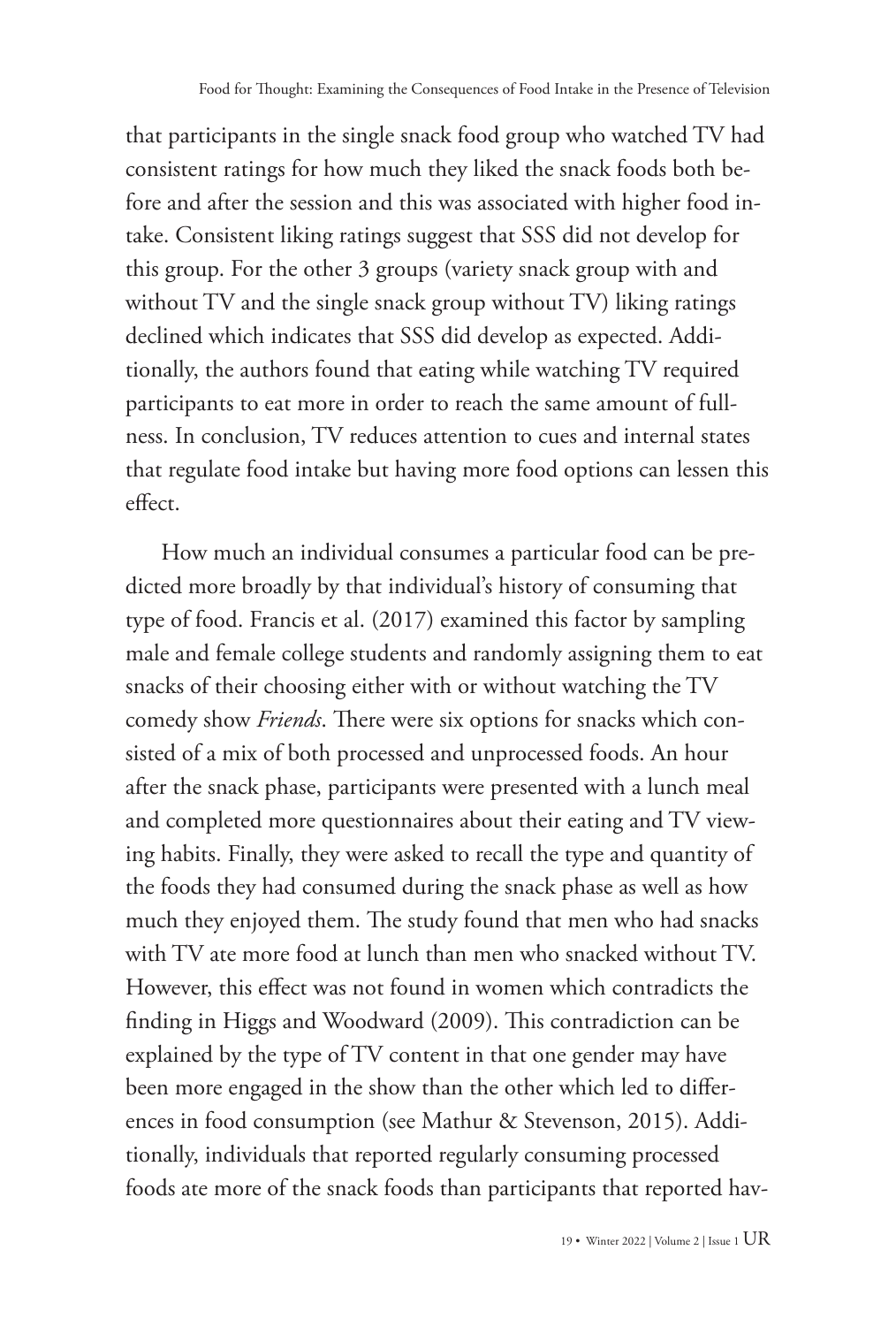ing diets low in processed foods. The authors suggest that individuals who regularly eat processed foods have higher impulsivity and a harder time resisting snack foods. Finally, the more food participants consumed, the less accurate they were at assessing how much they ate. Since TV increases food consumption, this finding helps justify why watching TV reduces food recall accuracy (as found in Higgs & Woodward, 2009). Overall, this research demonstrates how one's history of processed food consumption can significantly influence snack food intake.

#### **Critiques of the Previous Research**

The previous research contains several limitations that are important to consider when reviewing the scope of the findings. First, many of the studies used exclusively female participants who tended to be healthy, young, and had low BMIs. A relatively homogenous population was used to better assess the impact of the experimental condition. For example, men consistently consume more food than women and this gender variation would make some results harder to analyze (Higgs & Woodward, 2009). As a result, the findings of many of these studies cannot be extended to male, children, elderly, or obese populations. Young women with low BMIs also often have more restrained eating habits and are more likely to select lower calorie food options (Chapman et al., 2014). This means that, for an average individual, the findings could easily be more pronounced than what previous research has found. In a study such as Higgs and Woodward (2009), the participants (all female) may actively try to not consume many of the cookies provided. Therefore, watching TV while eating cookies would likely not have as big of an effect on this population compared to a sample of children, for example.

Another limitation is that virtually all of the previous research studies rely on self-report surveys and questionnaires. This is particularly problematic given that many of the self-report measures involved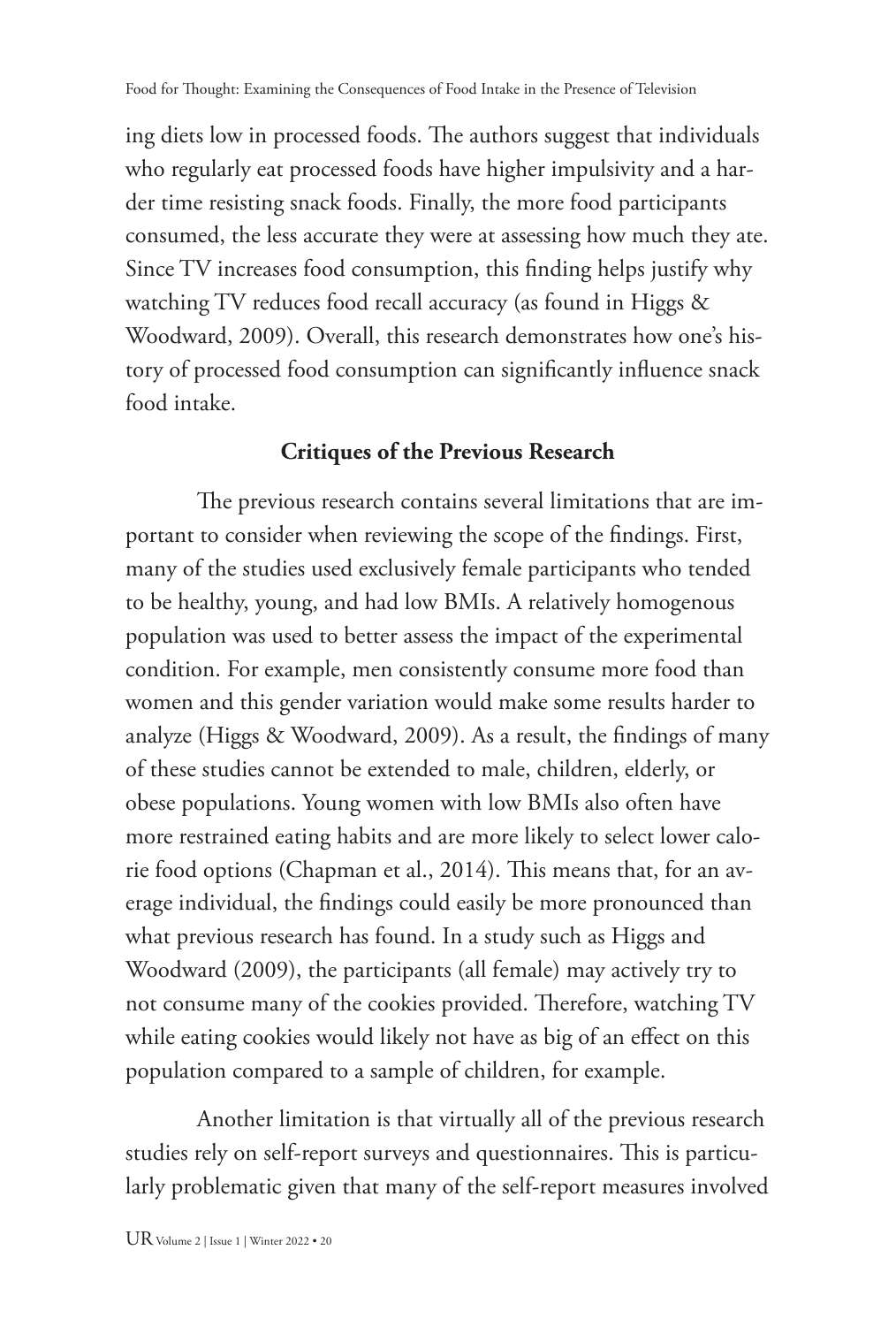slightly sensitive topics yet were important to the studies findings. For example, people might not be honest about their dietary habits or how much TV they watch. Specifically, they may tend to report healthier eating habits and not watch much TV as they do in order to feel better about themselves or to be perceived more positively. For instance, Cleland et al. (2008) found that food intake partially mediates the association between TV viewing and obesity but relied substantially on the accuracy of these two self-report measures. Some studies such as Sugiyama et al. (2008) had participants self-report measures such as sedentary behavior which is also problematic because individuals may overestimate how active they are or feel embarrassed about their level of activity and misreport. Although designing experiments with self-report measures are often necessary, it is important to interpret the findings with caution when sensitive topics are involved.

In addition to the data collection limitations, certain aspects of many of the studies appear to be low in mundane realism. Specifically, eating behavior in a laboratory setting may not perfectly resemble eating behavior at home or wherever the participant is most comfortable (Chapman et al., 2014). People might eat differently in an unfamiliar environment and the presence of an unfamiliar experimenter could impact how much they eat. For example, participants might feel bad about not eating a portion of food that is provided to them and therefore may eat some of it when they would not have otherwise to avoid being negatively judged. Another instance in which some findings may not extend to the real world is with the social interaction condition in Ogden et al. (2012). In this condition, participants ate snack foods and were instructed to interact with the experimenter who was not eating at all which does not reflect many real-world situations and limits the scope of the findings.

A final weakness of this research is that the studies must involve specific TV content or particular foods. Most notably, a surprisingly large amount of the studies involved participants specifically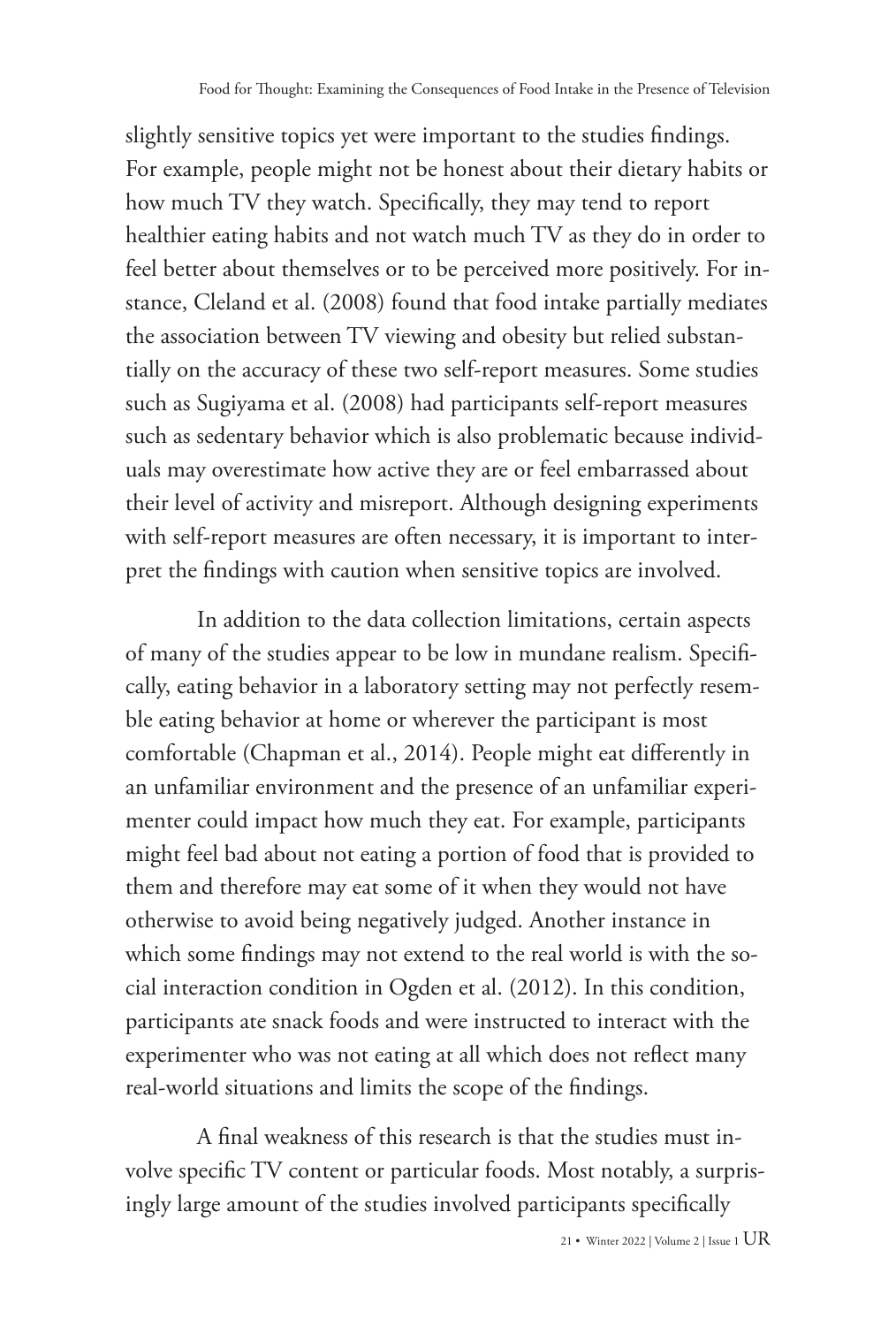watching the comedy TV show *Friends* because this type of TV show tends to appeal to a young adult sample (Harris et al., 2010). However, this means that conclusions on the role of TV content in inducing eating cannot necessarily be extended to other television genres (Mathur & Stevenson, 2015). Additionally, something that is boring, engaging, or tasty to one person might not be for another. For example, the boring TV condition in Chapman et al. (2014) involved participants watching an art lecture but perhaps some people found this content engaging which could misrepresent the findings. Any of these factors could have influenced the findings of some studies which highlights the importance of additional research to be conducted on these topics.

#### **Future Research Directions**

In addition to verifying previous findings, future research should investigate how eating while watching TV affects the intake of specific types of foods. Braude and Stevenson (2013) found that those who ate one type of snack with TV ate more than those who ate a variety of snacks. However, no research has specifically examined differences in consumption of one snack food compared to another. In a hypothetical study, participants would attend two sessions one week apart. In one session, they would eat healthy nuts such as almonds while watching an episode of a comedy show and in another, they would eat an unhealthy snack (M&M's) while watching a different episode of the comedy show. These specific foods were chosen because they are similar in weight and size. Participants would also fill out questionnaires to account for how much they like the snack foods and TV show. The hypothesis is that participants will eat more unhealthy snack (M&M's) than the healthy snack (nuts) because they will have more difficulty mindlessly eating healthy snacks. It is hypothesized that the less addictive nature of a healthy snack would draw slightly more attention away from the TV show and make participants pay more attention to their internal hunger cues which will get them to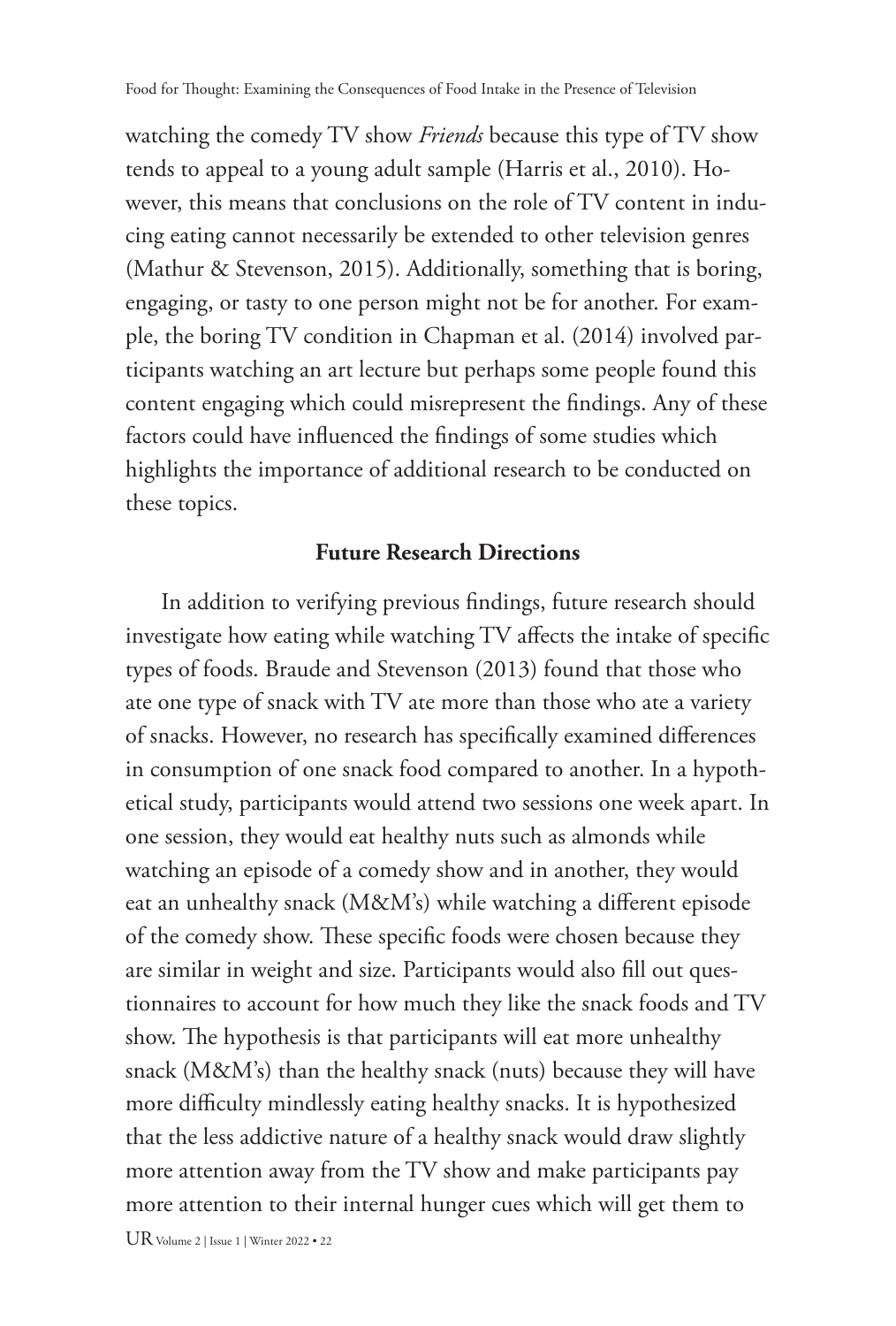stop eating sooner. The results of this study would reveal whether certain types of food provoke more mindless eating than others, making them especially dangerous to eat while watching TV.

Since people encounter many different distractions in their day to day lives, future research should further investigate the impact of distractions aside from watching TV on food consumption such as talking on the phone. According to the model of mindless eating proposed in Ogden et al. (2012), individuals will consume more when distracted by external factors but still retain the cognitive capacity to eat. Therefore, a future study could put this model to the test and examine the number of chips people consume when talking on a handheld phone compared to talking on a phone handsfree (such as on a speakerphone). The hypothesis would be that people consume more chips when talking on a hands-free phone than when talking on a handheld phone due to having more cognitive capacity available to eat. Specifically, talking on a handheld phone requires thinking about holding the phone to the ear as well as the process of how a chip will be grabbed and consumed. This study could have participants attend three sessions each one week apart. In one session they will be asked to talk on a handheld phone to an experimenter about various topics for 45 minutes, in another they will do the same on a hands-free phone, and the third session will not involve a phone conversation (control condition). In all three conditions a separate experimenter will provide the participant with a bowl of snack food (potato chips) and, at the end, measure how much food was consumed. A second hypothesis is that participants in the hands free (but not handheld) phone condition will consume significantly more potato chips over a longer period of time than those in the control condition. Specifically, it is expected that the phone conversation will distract participants from internal hunger cues without interfering with their ability to eat in the hands-free condition. The results of this study would provide insight into whether phone conversations similarly contribute to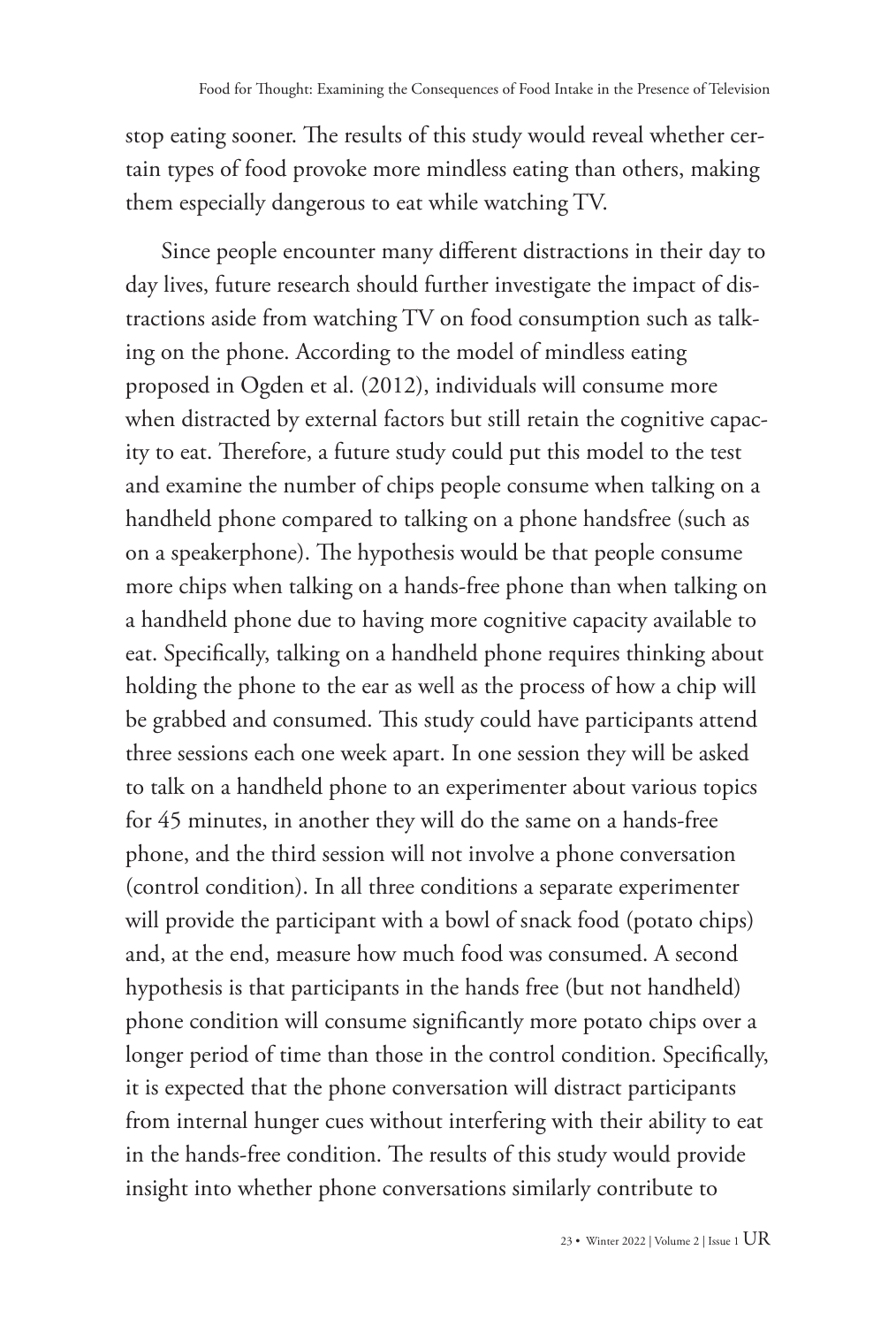obesity as TV viewing.

Given the prevalence of TV in the lives of Americans today, the research described throughout this review has many real-world implications. Although it is unlikely to entirely prevent people from watching TV while they eat, this research can lead to increased awareness about the consequences of doing so as well as the foods and TV content that are most likely to trigger excessive eating. This increased awareness could hopefully make people less susceptible to eating mindlessly in front of the TV. Finally, these topics have implications for obesity prevention. Specifically, obese individuals might not have ever considered that eating while watching TV could be contributing to their weight gain, but this research could help them learn more about this possibility.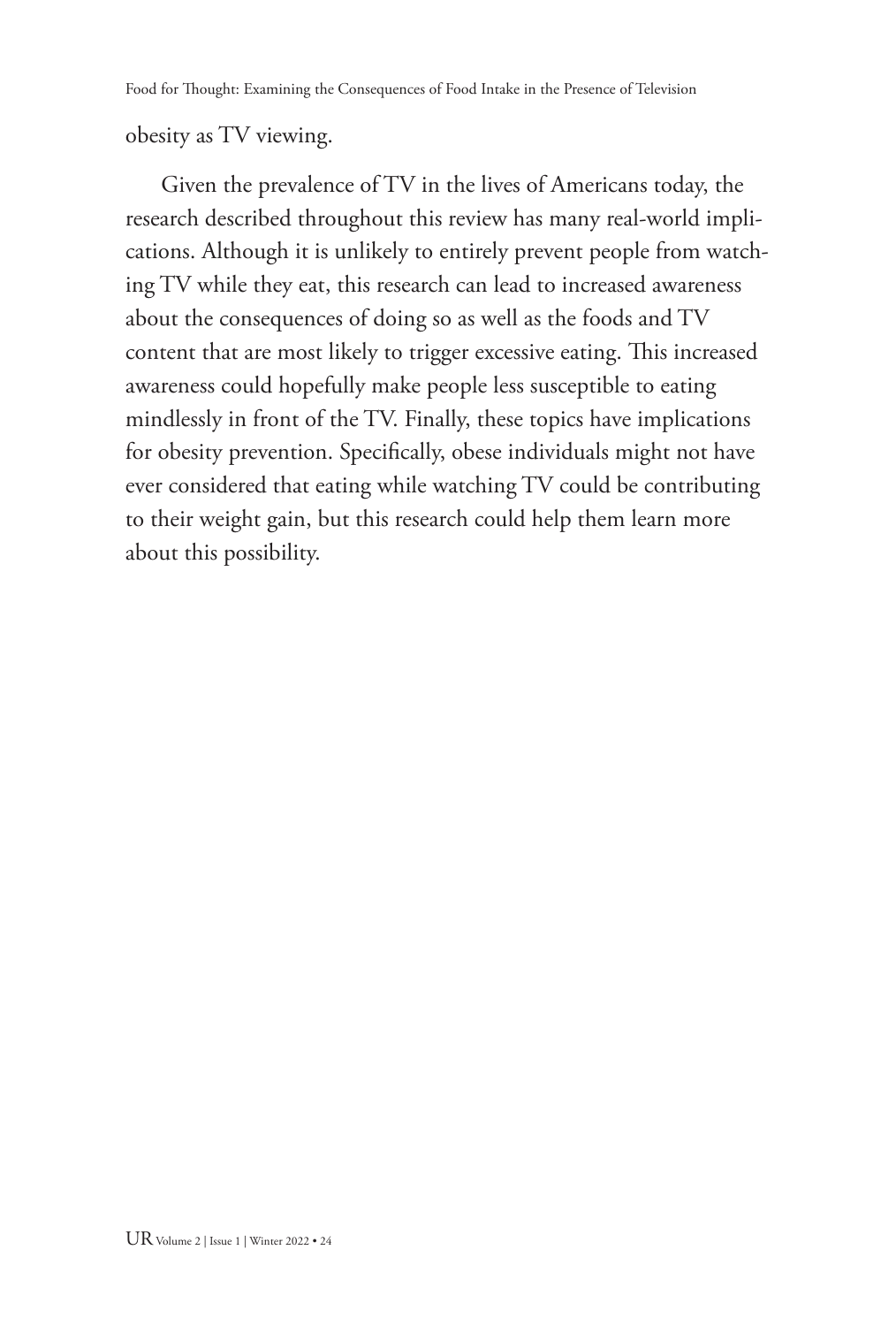## **References**

- Bodenlos, S., Jamie & Wormuth, M., Bernadette. (2012). Watching a food-related television show and caloric intake. A laboratory study. *Appetite,* 61*,* 8-12. <https://doi.org/10.1016/j.appet.2012.10.027>
- Braude, L., Stevenson, J., Richard. (2014). Watching television while eating increases energy intake. Examining the mechanisms in female participants. *Appetite,* 76, 9-16. <https://doi.org/10.1016/j.appet.2014.01.005>
- Chapman, C., Nilsson, V., Thune, H., Caedernaes, J., Le Greves, M., Hogenkamp., P., Benedict, C., & Schioth, H. (2014). Watching TV and food intake: The role of content. *Plos One,* 9, 1-4. <https://doi.org/10.1371/journal.pone.0100602>
- Cleland, J., Verity, Schmidt, D., Michael, Dwyer, Terence., & Venn, J., Alison. (2008). *American Society for Nutrition,* 87, 1148-1155.
- Francis, M., Heather, Stevenson, J., Richard, Oaten, J., Megan, Mahmut, K., Mehmet, & Yeomans, R., Martin. (2017). The immediate and delayed effects of TV: Impacts of gender and processed-food intake history. *Frontiers in Psychology,* 8, 1-19. <https://doi.org/10.3389/fpsyg.2017.01616>
- Harris, L., Jennifer, Bargh, A., John, & Brownwell, D., Kelly. (2010). Priming effects of television food advertising on eating behavior. *Health Psychology,* 28, 404-413. [https://doi.org/10.1037/a0014399](https://doi.apa.org/doi/10.1037/a0014399)
- Higgs, S. & Woodward, M. (2009). Television watching during lunch increases afternoon snack intake of young women. *Appetite,* 52, 39-43.<https://doi.org/10.1016/j.appet.2008.07.007>
- Lynch, J. (2016). The average American watches so much TV it's almost a full-time job. *Business Insider.* Retrieved from [https://www.businessinsider.com/how-much-tv-do-americans](https://www.businessinsider.com/how-much-tv-do-americans-watch-2016-6)[watch-2016-6](https://www.businessinsider.com/how-much-tv-do-americans-watch-2016-6)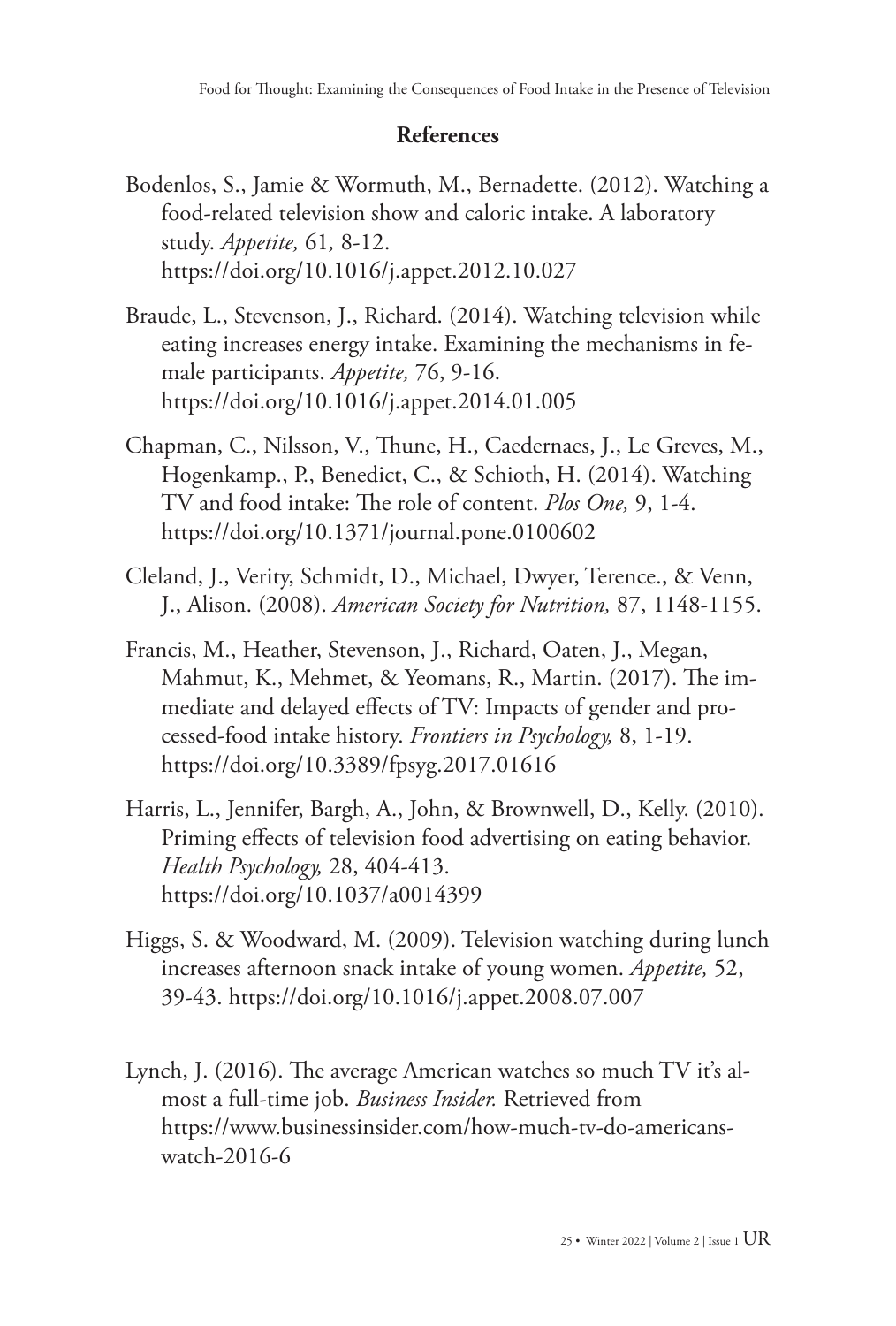- Mathur, Utsa., & Stevenson, J, Richard. (2015). Television and eating: repetition enhances food intake. *Frontiers in Psychology,* 6, 1- 13.<https://doi.org/10.3389/fpsyg.2015.01657>
- Ogden, J., Coop, N., Cousins, C., Crump, R., Field, L., Hughes, S., & Wooder, N. (2012). Distraction, the desire to eat and food intake. Towards an expanded model of mindless eating. *Appetite,* 62, 119-126.<https://doi.org/10.1016/j.appet.2012.11.023>
- Parsons, T., Manor, O., & Power, C. (2008). Television viewing and obesity: A prospective study in the 1958 British birth cohort. *European Journal of Clinical Nutrition*, 62, 1355-1363. https://doi.org/10.1038/sj.ejcn.1602884
- Sugiyama, T., Healy, N., G., Dunstan, W., David., Salmon, J., & Owen, N. (2008). Is television viewing time a marker of a broader pattern of sedentary behavior? *The Society of Behavioral Medicine,* 35, 245-250. [https://doi.org/10.1007/s12160-008-](https://doi.org/10.1007/s12160-008-9017-z) [9017-z](https://doi.org/10.1007/s12160-008-9017-z)